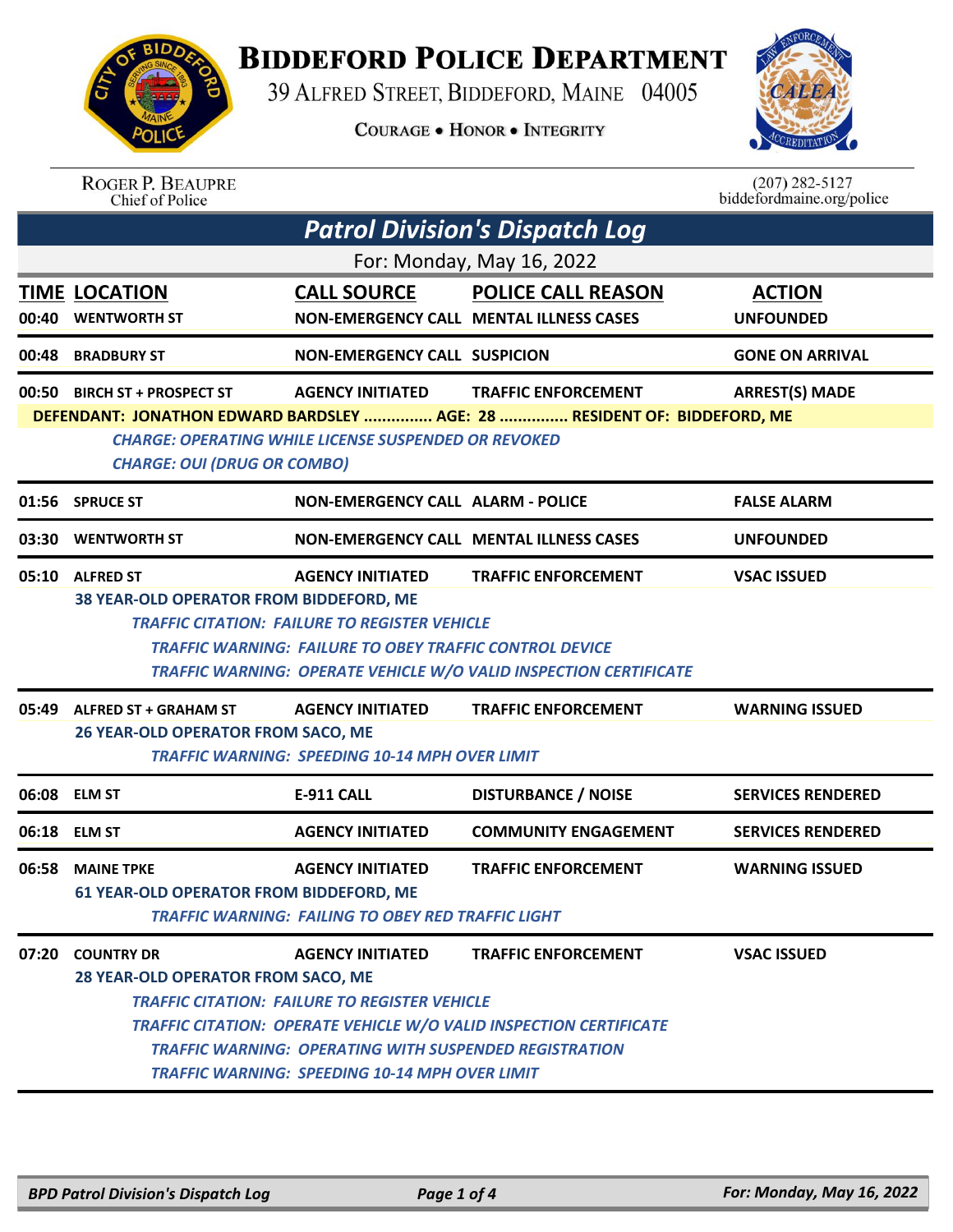|       | <b>TIME LOCATION</b><br>07:30 ALFRED ST<br>73 YEAR-OLD OPERATOR FROM WINDHAM, ME | <b>CALL SOURCE</b><br><b>AGENCY INITIATED</b><br><b>TRAFFIC WARNING: FAILING TO OBEY RED TRAFFIC LIGHT</b> | <b>POLICE CALL REASON</b><br><b>TRAFFIC ENFORCEMENT</b>                                           | <b>ACTION</b><br><b>WARNING ISSUED</b> |
|-------|----------------------------------------------------------------------------------|------------------------------------------------------------------------------------------------------------|---------------------------------------------------------------------------------------------------|----------------------------------------|
|       | 07:38 SOUTH ST + FOX HOLLOW DR<br>57 YEAR-OLD OPERATOR FROM LIMINGTON, ME        | <b>AGENCY INITIATED</b>                                                                                    | <b>TRAFFIC ENFORCEMENT</b><br>TRAFFIC CITATION: OPERATE VEHICLE W/O VALID INSPECTION CERTIFICATE  | <b>VSAC ISSUED</b>                     |
|       | 07:41 MAY ST + DARTMOUTH ST<br><b>46 YEAR-OLD OPERATOR FROM ORLANDO, FL</b>      | <b>AGENCY INITIATED</b><br><b>TRAFFIC CITATION: SPEEDING 15-19 MPH OVER LIMIT</b>                          | <b>TRAFFIC ENFORCEMENT</b>                                                                        | <b>VSAC ISSUED</b>                     |
|       | 07:49 TIGER WAY                                                                  | <b>NON-EMERGENCY CALL JUVENILE OFFENSES</b>                                                                |                                                                                                   | <b>REPORT TAKEN</b>                    |
|       | 07:57 SOUTH ST<br>56 YEAR-OLD OPERATOR FROM SANFORD, ME                          | <b>AGENCY INITIATED</b><br><b>TRAFFIC CITATION: SPEEDING 10-14 MPH OVER LIMIT</b>                          | <b>TRAFFIC ENFORCEMENT</b><br>TRAFFIC WARNING: OPERATE VEHICLE W/O VALID INSPECTION CERTIFICATE   | <b>VSAC ISSUED</b>                     |
|       | 07:57 CRESCENT ST                                                                | <b>E-911 CALL</b>                                                                                          | <b>MENTAL ILLNESS CASES</b>                                                                       | <b>SERVICES RENDERED</b>               |
|       | 08:12 SOUTH ST<br><b>18 YEAR-OLD OPERATOR FROM DAYTON, ME</b>                    | <b>AGENCY INITIATED</b><br><b>TRAFFIC CITATION: SPEEDING 25-29 MPH OVER LIMIT</b>                          | <b>TRAFFIC ENFORCEMENT</b>                                                                        | <b>VSAC ISSUED</b>                     |
|       | 08:22 SOUTH ST<br>30 YEAR-OLD OPERATOR FROM BIDDEFORD, ME                        | <b>AGENCY INITIATED</b>                                                                                    | <b>TRAFFIC ENFORCEMENT</b><br>TRAFFIC WARNING: OPERATE VEHICLE W/O VALID INSPECTION CERTIFICATE   | <b>WARNING ISSUED</b>                  |
|       | 08:24 OCEAN AVE                                                                  | <b>NON-EMERGENCY CALL SUSPICION</b>                                                                        |                                                                                                   | <b>SERVICES RENDERED</b>               |
|       | 08:36 POOL ST                                                                    | NON-EMERGENCY CALL THEFT                                                                                   |                                                                                                   | <b>REPORT TAKEN</b>                    |
| 09:01 | <b>BIRCH ST + FOSS ST</b>                                                        | <b>AGENCY INITIATED</b>                                                                                    | <b>OUT FOR FOLLOW UP</b>                                                                          | <b>SERVICES RENDERED</b>               |
|       | 09:11 SOUTH ST + RIVER RD<br>72 YEAR-OLD OPERATOR FROM BIDDEFORD, ME             | <b>AGENCY INITIATED</b><br><b>TRAFFIC WARNING: SPEEDING 10-14 MPH OVER LIMIT</b>                           | <b>TRAFFIC ENFORCEMENT</b>                                                                        | <b>WARNING ISSUED</b>                  |
|       | 09:30 SOUTH ST + HIGHLAND ST<br>21 YEAR-OLD OPERATOR FROM SANFORD, ME            | <b>AGENCY INITIATED</b><br><b>TRAFFIC CITATION: SPEEDING 10-14 MPH OVER LIMIT</b>                          | <b>TRAFFIC ENFORCEMENT</b>                                                                        | <b>VSAC ISSUED</b>                     |
| 09:48 | <b>SOUTH ST</b><br>28 YEAR-OLD OPERATOR FROM BIDDEFORD, ME                       | <b>AGENCY INITIATED</b><br><b>TRAFFIC WARNING: SPEEDING 10-14 MPH OVER LIMIT</b>                           | <b>TRAFFIC ENFORCEMENT</b><br><b>TRAFFIC WARNING: FAILURE TO DISPLAY FRONT REGISTRATION PLATE</b> | <b>WARNING ISSUED</b>                  |
| 09:59 | <b>SOUTH ST</b><br><b>49 YEAR-OLD OPERATOR FROM PORTLAND, ME</b>                 | <b>AGENCY INITIATED</b><br><b>TRAFFIC WARNING: SPEEDING 10-14 MPH OVER LIMIT</b>                           | <b>TRAFFIC ENFORCEMENT</b>                                                                        | <b>WARNING ISSUED</b>                  |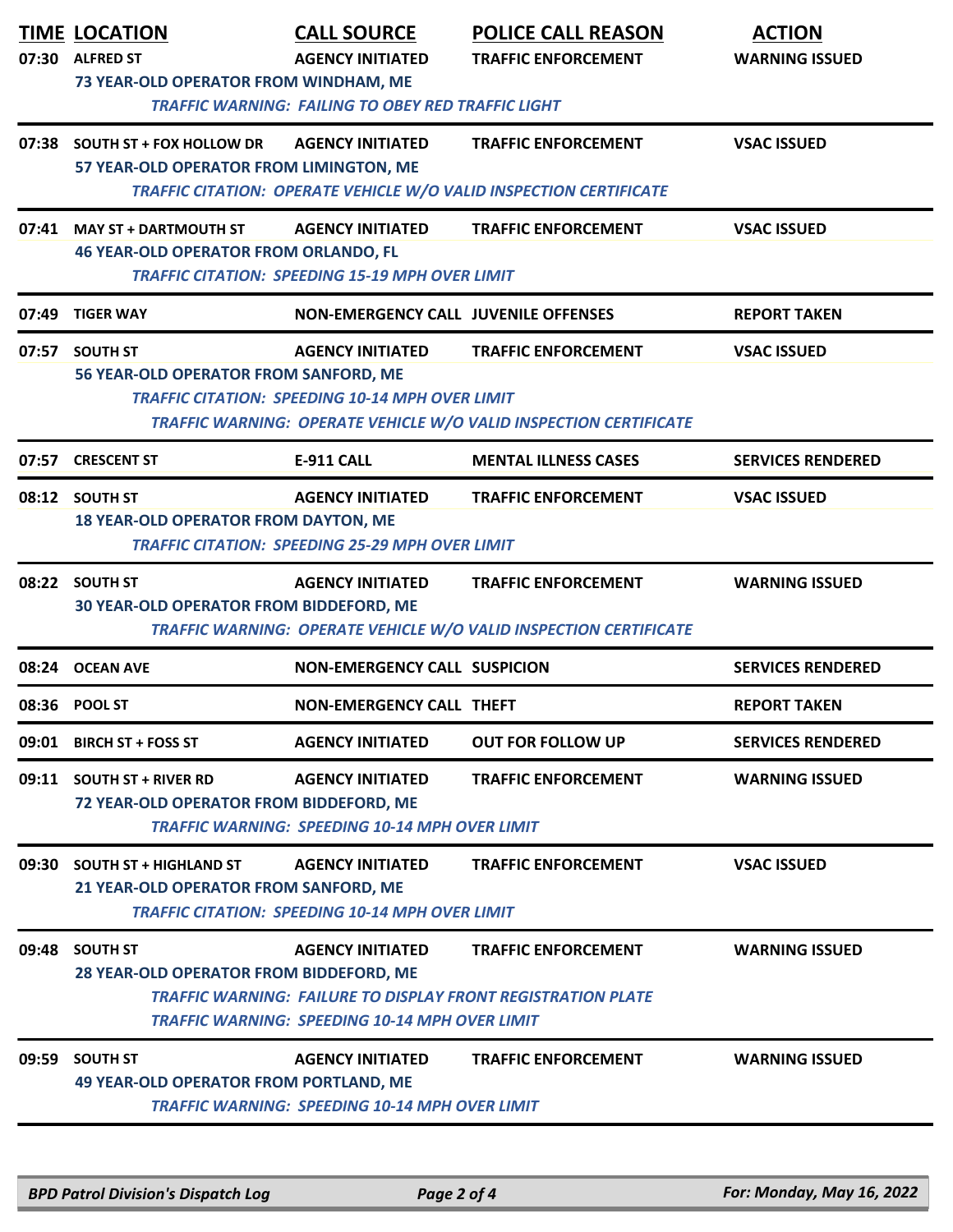|       | <b>TIME LOCATION</b><br>10:07 SOUTH ST<br>21 YEAR-OLD OPERATOR FROM BIDDEFORD, ME                                                                                                                                | <b>CALL SOURCE</b><br><b>AGENCY INITIATED</b><br><b>TRAFFIC CITATION: SPEEDING 15-19 MPH OVER LIMIT</b>                                  | <b>POLICE CALL REASON</b><br><b>TRAFFIC ENFORCEMENT</b>                                                | <b>ACTION</b><br><b>VSAC ISSUED</b> |  |
|-------|------------------------------------------------------------------------------------------------------------------------------------------------------------------------------------------------------------------|------------------------------------------------------------------------------------------------------------------------------------------|--------------------------------------------------------------------------------------------------------|-------------------------------------|--|
| 10:09 | <b>ALFRED ST + PRECOURT ST</b>                                                                                                                                                                                   | <b>E-911 CALL</b>                                                                                                                        | <b>DISABLED VEHICLE</b>                                                                                | <b>SERVICES RENDERED</b>            |  |
|       | 10:26 SOUTH ST, DAYTON, ME<br><b>19 YEAR-OLD OPERATOR FROM DAYTON, ME</b>                                                                                                                                        | <b>AGENCY INITIATED</b><br><b>TRAFFIC CITATION: SPEEDING 10-14 MPH OVER LIMIT</b><br><b>TRAFFIC WARNING: FAILURE TO REGISTER VEHICLE</b> | <b>TRAFFIC ENFORCEMENT</b><br><b>TRAFFIC WARNING: OPERATE VEHICLE W/O VALID INSPECTION CERTIFICATE</b> | <b>VSAC ISSUED</b>                  |  |
|       | 10:48 CUTTS ST                                                                                                                                                                                                   | <b>AGENCY INITIATED</b>                                                                                                                  | <b>OUT FOR FOLLOW UP</b>                                                                               | <b>DISPATCH HANDLED</b>             |  |
|       | 11:02 ALFRED ST                                                                                                                                                                                                  | <b>NON-EMERGENCY CALL TRESPASSING</b>                                                                                                    |                                                                                                        | <b>FIELD INTERVIEW</b>              |  |
|       | 11:03 ELM ST                                                                                                                                                                                                     | <b>E-911 CALL</b>                                                                                                                        | <b>DOMESTIC COMPLAINTS</b>                                                                             | <b>REPORT TAKEN</b>                 |  |
| 12:40 | <b>ALFRED ST</b>                                                                                                                                                                                                 | <b>NON-EMERGENCY CALL SUSPICION</b>                                                                                                      |                                                                                                        | <b>SERVICES RENDERED</b>            |  |
| 13:28 | <b>DARTMOUTH ST</b>                                                                                                                                                                                              | <b>WALK-IN AT STATION</b>                                                                                                                | <b>TRESPASSING</b>                                                                                     | <b>CIVIL COMPLAINT</b>              |  |
| 13:30 | <b>EMMONS PL</b>                                                                                                                                                                                                 | <b>NON-EMERGENCY CALL CHECK WELFARE</b>                                                                                                  |                                                                                                        | <b>SERVICES RENDERED</b>            |  |
| 13:47 | <b>BIRCH ST</b>                                                                                                                                                                                                  | <b>E-911 CALL</b>                                                                                                                        | <b>DOMESTIC COMPLAINTS</b>                                                                             | <b>REPORT TAKEN</b>                 |  |
| 13:49 | <b>MAIN ST</b>                                                                                                                                                                                                   | <b>NON-EMERGENCY CALL TRESPASSING</b>                                                                                                    |                                                                                                        | <b>GONE ON ARRIVAL</b>              |  |
| 15:03 | JEFFERSON ST + CENTER ST                                                                                                                                                                                         | <b>NON-EMERGENCY CALL ASSIST CITIZEN</b>                                                                                                 |                                                                                                        | <b>SERVICES RENDERED</b>            |  |
|       | 15:14 SOUTH ST + ELM ST                                                                                                                                                                                          | <b>WALK-IN AT STATION</b>                                                                                                                | <b>MOTOR VEHICLE THEFT</b>                                                                             | <b>UNFOUNDED</b>                    |  |
|       | 15:26 CUTTS ST                                                                                                                                                                                                   | <b>NON-EMERGENCY CALL CIVIL COMPLAINT</b>                                                                                                |                                                                                                        | <b>SERVICES RENDERED</b>            |  |
| 15:29 | <b>ELM ST</b>                                                                                                                                                                                                    | <b>AGENCY INITIATED</b>                                                                                                                  | <b>OUT FOR FOLLOW UP</b>                                                                               | <b>SERVICES RENDERED</b>            |  |
| 15:37 | <b>HILL ST</b><br><b>AGENCY INITIATED</b><br><b>TRAFFIC ENFORCEMENT</b><br><b>VSAC ISSUED</b><br><b>60 YEAR-OLD OPERATOR FROM SACO, ME</b><br>TRAFFIC CITATION: OPERATE VEHICLE W/O VALID INSPECTION CERTIFICATE |                                                                                                                                          |                                                                                                        |                                     |  |
| 15:39 | <b>MARINER WAY</b>                                                                                                                                                                                               | <b>AGENCY INITIATED</b>                                                                                                                  | <b>SHOPLIFTING</b>                                                                                     | <b>REPORT TAKEN</b>                 |  |
| 15:41 | <b>MARINER WAY</b>                                                                                                                                                                                               | <b>AGENCY INITIATED</b>                                                                                                                  | <b>SHOPLIFTING</b>                                                                                     | <b>REPORT TAKEN</b>                 |  |
|       | 15:52 ELM ST + LINDALE AVE<br>69 YEAR-OLD OPERATOR FROM NEWFIELD, ME                                                                                                                                             | <b>AGENCY INITIATED</b>                                                                                                                  | <b>TRAFFIC ENFORCEMENT</b><br>TRAFFIC WARNING: OPERATE VEHICLE W/O VALID INSPECTION CERTIFICATE        | <b>WARNING ISSUED</b>               |  |
|       | 15:56 SACO FALLS WAY                                                                                                                                                                                             | <b>AGENCY INITIATED</b>                                                                                                                  | <b>TRESPASSING</b>                                                                                     | <b>SERVICES RENDERED</b>            |  |
| 15:59 | HILL ST + POOL ST                                                                                                                                                                                                | <b>AGENCY INITIATED</b>                                                                                                                  | <b>SUSPICION</b>                                                                                       | <b>SERVICES RENDERED</b>            |  |
|       | 16:05 SULLIVAN ST                                                                                                                                                                                                | <b>E-911 CALL</b>                                                                                                                        | <b>DISTURBANCE / NOISE</b>                                                                             | <b>SERVICES RENDERED</b>            |  |
| 16:18 | <b>WENTWORTH ST</b>                                                                                                                                                                                              | <b>AGENCY INITIATED</b>                                                                                                                  | <b>PAPERWORK</b>                                                                                       | <b>PAPERWORK SERVED</b>             |  |